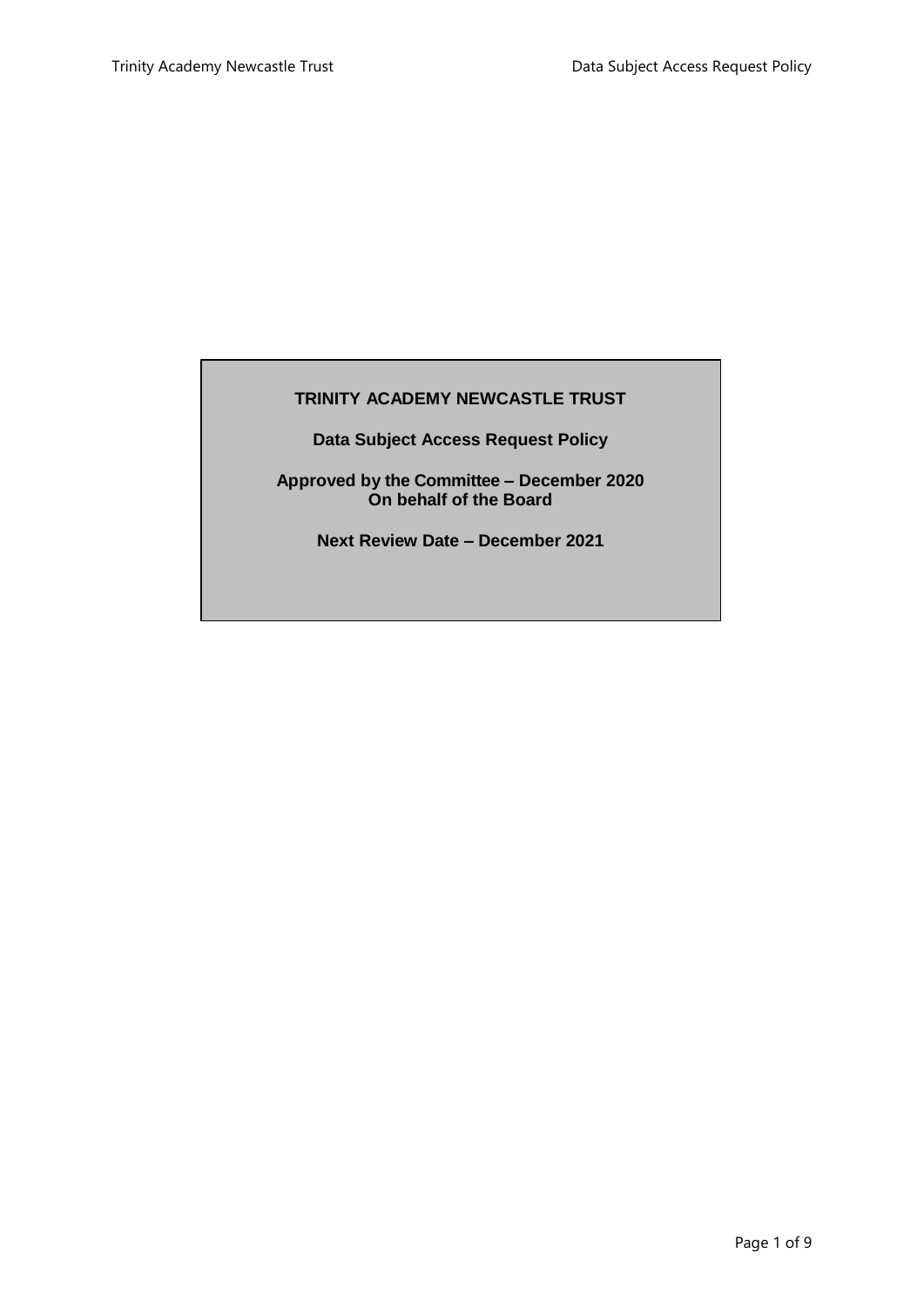# **Table of Contents**

| 1  |  |
|----|--|
| 2  |  |
| 3  |  |
| 4  |  |
| 5  |  |
| 6  |  |
|    |  |
| 1. |  |
| 2. |  |
| 3. |  |
| 4. |  |
| 5. |  |
| 6. |  |
| 7. |  |
| 8. |  |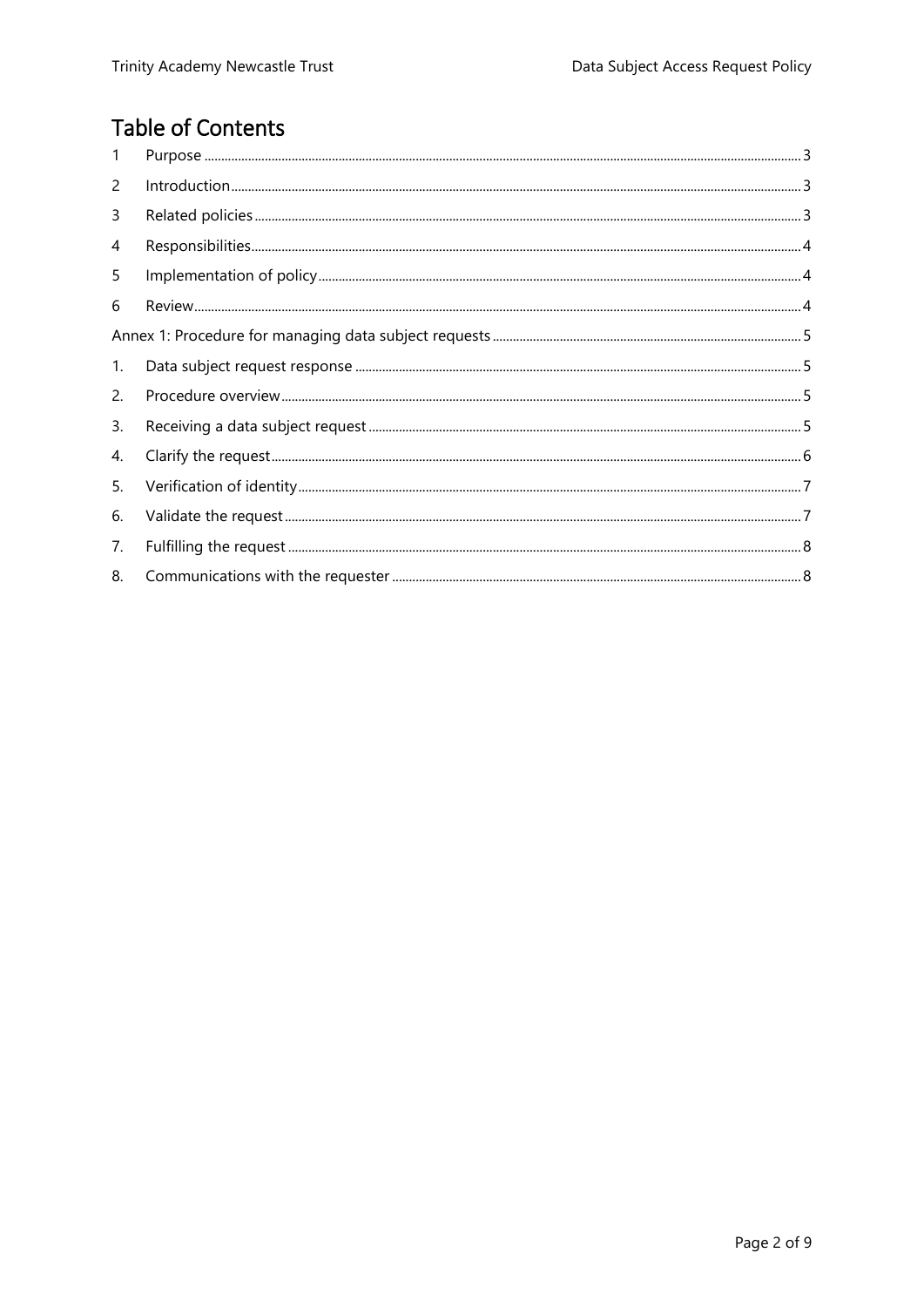## <span id="page-2-0"></span>**1 Purpose**

Trinity Academy Newcastle Trust ("The Trust") is required to follow the Data Protection Act (2018) (the Act) in the way that it collects and uses personal data. The Act references and implements the General Data Protection Regulation (GDPR) with some specific amendments.

Chapter 3 of the GDPR sets out the rights of data subjects with respect to their personal data. Although the most common right is Subject Access, there are many others. As a group these referred to as 'data subject requests: The regulations set out the steps that data controllers need to put in place to allow data subjects to exercise these rights.

This policy sets out the approach that the Trust will take to deal with data subject requests. This policy applies to:

- All employees of Trust
- Governors and/or Trustees

The Data Protection Officer is Berjees Tata.

## <span id="page-2-1"></span>**2 Introduction**

The GDPR describes the responsibilities that organisations have when dealing with personal data. Personal data is defined as any information relating to an identified or identifiable natural person. The person is known as a 'data subject'.

The GDPR provides data subjects with rights in respect of their personal data. Not all rights apply in respect of all personal data. Data subjects have the following rights:

- $\blacksquare$  Right of access by the data subject
- Right of rectification
- Right of erasure ('right to be forgotten')
- Right of restriction of processing
- Right of data portability
- Right to object to processing
- **Right not to be subject to automated individual decision making, including profiling**

The nature of the personal data and the reason for its use determine which of these rights are applicable. Guidance about whether a particular right is applicable should be sought from the Data Protection Officer.

When a data subject seeks to exercise one of these rights it is called a data subject request. The most common data subject request is a subject access request (SAR)

As the Trust deals with young people, there are certain circumstances where a parent or another legal representative may exercise these rights on behalf of the young person. Any situations where there is a question over rights to access personal data or the exercising of these other rights must be referred to the Data Protection Officer.

# <span id="page-2-2"></span>**3 Related policies**

This policy is closely linked with other policies which should be referenced when appropriate,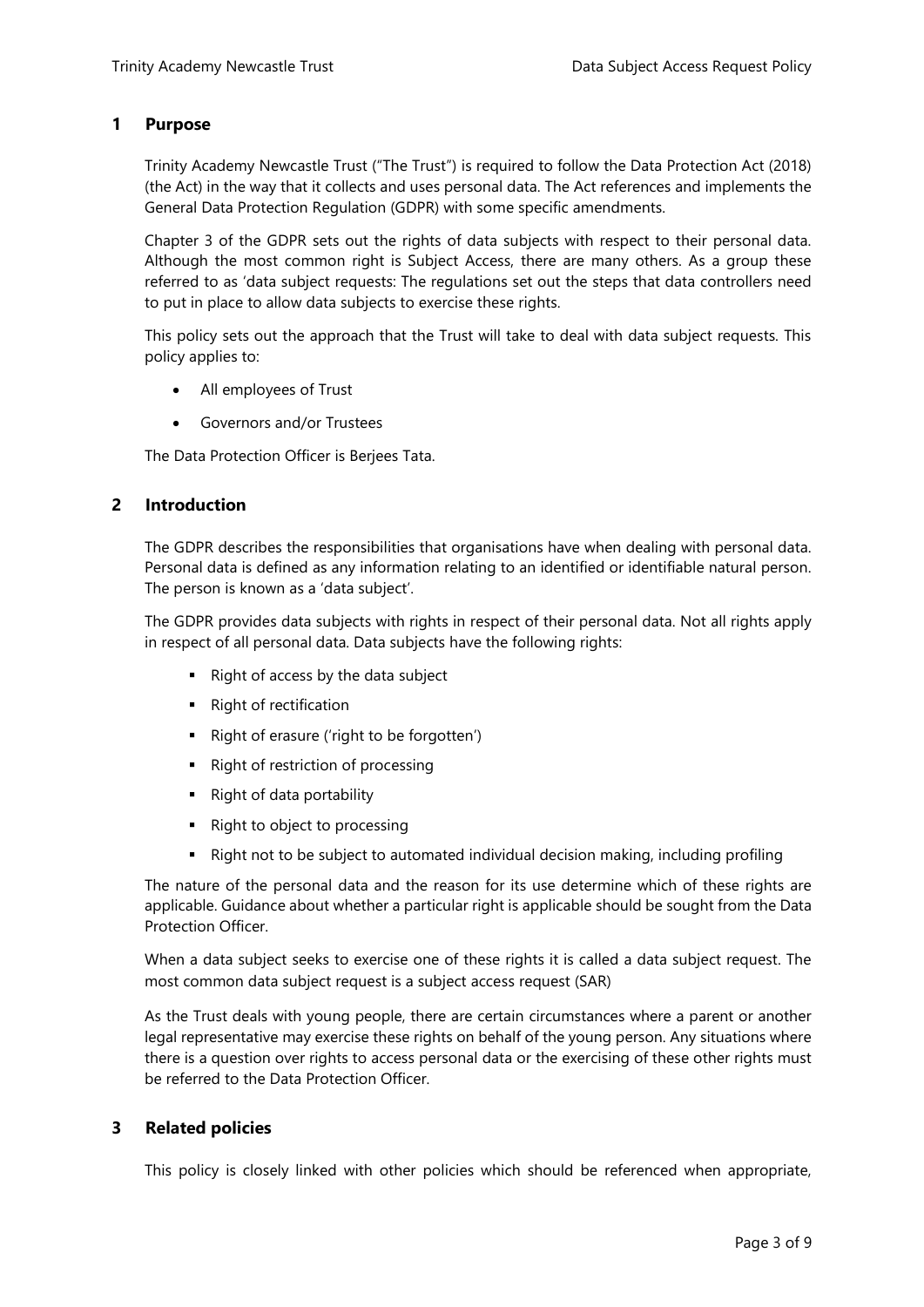including:

- Data Protection Policy
- Child protection
- Safeguarding
- Any other relevant guidance documents

#### <span id="page-3-0"></span>**4 Responsibilities**

- 4.1 The Trust will:
	- 4.1.1 Put in place a clear procedure for dealing with data subject requests. This procedure should take account of the requirements laid down in Annex 1.
	- 4.1.2 Follow any additional guidance from the Information Commissioner's Office (ICO) produced subsequently to this policy
	- 4.1.3 Inform the Data Protection Officer of all data subject requests
	- 4.1.4 Record the details of data subject requests and make those records available to the Data Protection Officer
	- 4.1.5 Ensure that data subject requests are dealt with in line with the statutory time limits and notify the Data Protection Officer as soon as possible if these limits can't be met
	- 4.1.6 Ensure that proper account is taken of the risk of disclosing information about a third party in responding to a data subject request and the risk of failing to maintain the availability and integrity of the personal data it processes.
	- 4.1.7 Take advice from the Data Protection Officer with regards to the management of data subject requests
- 4.2 The Data Protection Officer will:
	- 4.2.1 Provide guidance and support to the Trust in dealing with a data subject requests
	- 4.2.2 Provide a route of communication to the Information Commissioner's Office in the event of issues with the content or timing of responses to a data subject request.

# <span id="page-3-1"></span>**5 Implementation of policy**

This Policy shall be deemed effective from December 2020. No part of this Policy shall have retroactive effect and shall thus apply only to matters occurring on or after this date.

#### <span id="page-3-2"></span>**6 Review**

This policy on data subject requests will be reviewed bi-annually, or when the Information Commissioner's Office (ICO) issues revised guidance on this topic.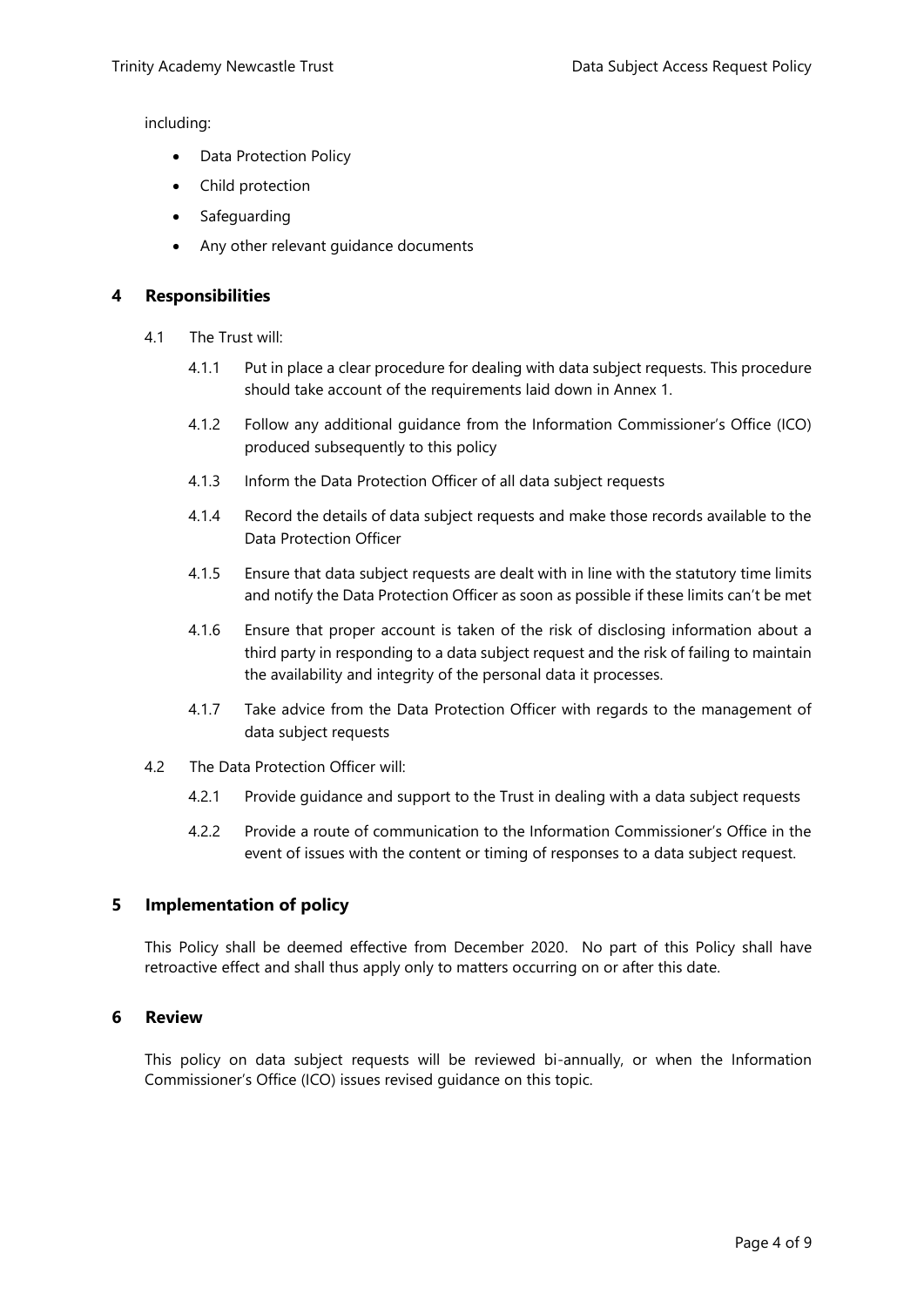# <span id="page-4-0"></span>**Annex 1: Procedure for managing data subject requests**

#### <span id="page-4-1"></span>1. **Data subject request response**

Requests from data subjects can create significant work, especially in the case of subject access requests. Other types of requests, such as objections to processing have the potential to disrupt the normal operation of the Trust.

Failing to meet the requirements of a data subject request can result in enforcement action by Information Commissioner's Office and it is arguable that for the Trust the reputational damage is a greater risk than any potential fines.

This being the case, the delivery of data subject's requests needs to be managed by staff who are able to collect appropriate data or take the actions requested by the data subject without administrative delay.

The Trust has a Data Protection Officer. The DPO's ability to deliver the SAR is supplemented by other members depending on the nature of the request being managed, and includes staff from all functions of the Trust.

#### <span id="page-4-2"></span>2. **Procedure overview**

The procedure for managing data subject requests needs to be implemented in detail by the Data Protection Officer across the Trust. These procedures need to take account of the following stages and requirements. The actions described in this section are by no mean exhaustive. The Data Protection Officer may establish further detailed procedures and work instructions. Where this happens, they will be referred to in the main body of this policy.

- I. Receiving a data subject request
- II. Clarifying a request
- III. Verifying the identity of the requestor
- IV. Validating the request
- V. Fulfilling the request
- VI. Communications with the requestor

#### <span id="page-4-3"></span>3. **Receiving a data subject request**

Unlike the 1998 Data Protection Act, there are no restrictions on how a person can register a request in respect of personal data belonging to them or a third party. Any member of staff of the Trust could be approached to commence a request.

It is, therefore, essential that all staff are made aware that they may receive the initiation of a request. This can come through any communications channel that the Trust provides, and this does include a verbal request made to member of staff.

For the avoidance of doubt these channels include any social media accounts managed by the Trust, web-based enquiry forms and any voicemail systems in operation. Where email messages are distributed from accounts that are unmonitored, they must clearly state that no action will be taken on any messages sent to that address.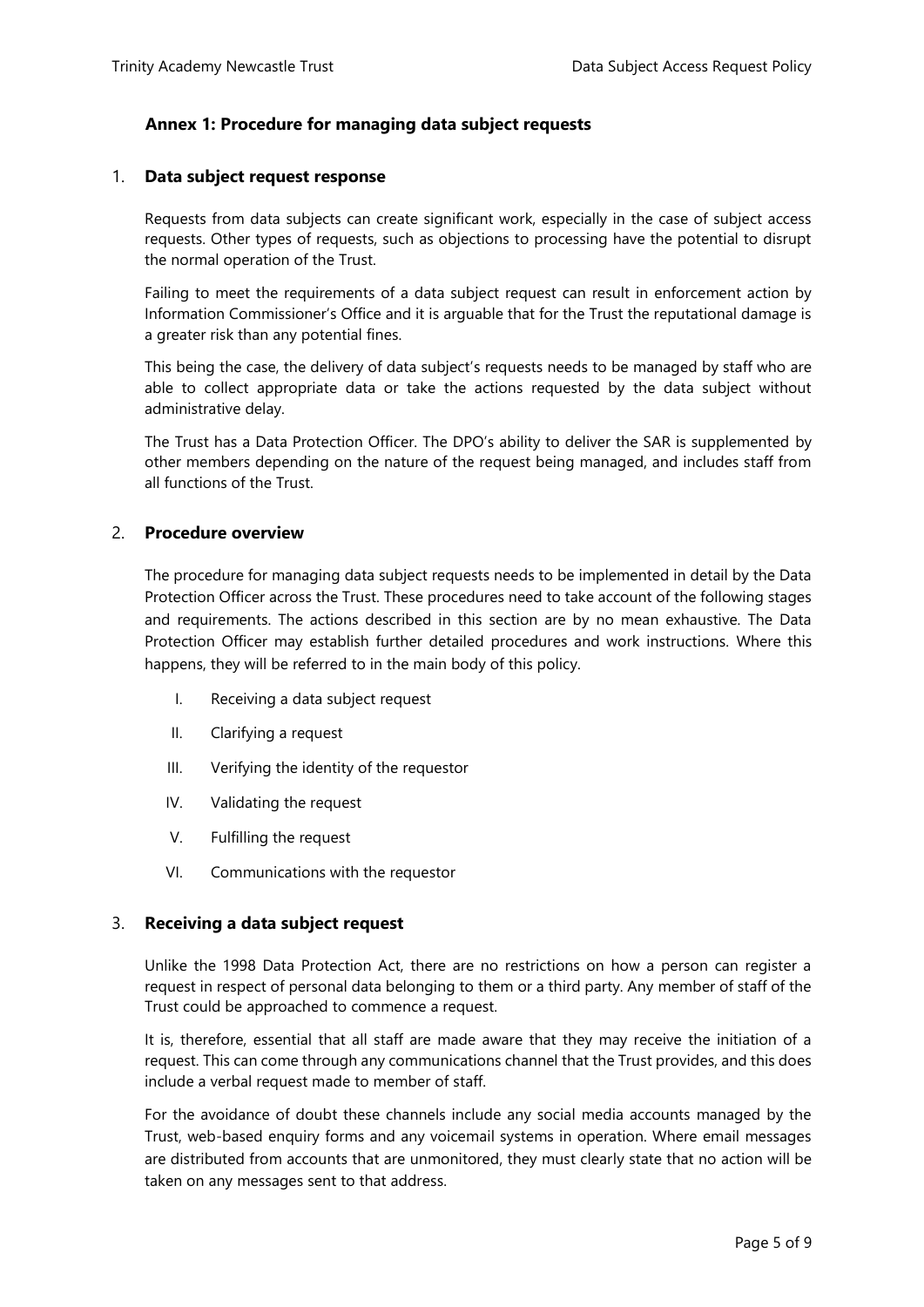The Trust can choose to make a specific communications route available for making data protection requests or raising questions and complaints.

The Trust encourages contacting the Data Protection Officer directly by telephone first to discuss making a data subject request, although it recognises the right of individuals to make requests through any available route, including…

- Telephone 0191 298 6950 (Option 5)
- Email [data.central@trinity.newcastle.sch.uk](mailto:data.central@trinity.newcastle.sch.uk)
- Post Data Protection Officer, Trinity Academy Newcastle Trust, Condercum Road, Newcastle upon Tyne, NE4 8XJ

The Trust may choose to devote an area of its website to register requests. The Trust cannot refuse to deal with a request if it does not use the preferred route, nor require the data subject to resubmit the request.

The complexity and potential issues of responding to a data subject request means that it is not appropriate for staff outside of the Data Protection Team to respond. The primary responsibility of all Trust staff is to ensure that any request is passed on to the Data Protection Officer. In the case of an enquiry being made in person, arrangements should be made for the person to speak with the Data Protection Officer, whether face to face or remotely.

The Trust will set up appropriate routes for staff to notify the Data Protection Officer.

This will include both telephone and email routes and provide details for contact outside of normal working hours or outside of term time.

To notify a data subject request in person please speak, in the first instance to the Data Protection Officer.

It is important to recognise that the delivery time for a response to a subject access request is a maximum of one calendar month. This delivery window does not take account of the academic calendar. For example, a request can be received outside of term time and it is still expected to be delivered in the standard timescale.

The Trust has put measures in place to ensure that these communications routes are monitored outside of term time.

All incoming requests should be logged in a way that is available for the DPO to review

# <span id="page-5-0"></span>4. **Clarify the request**

It is possible that this stage is not necessary if the data subject has been very specific in their request. In most cases there are is additional information required to ensure that the Trust has an accurate description of the action required.

This is most commonly seen with subject access requests where the lack of specificity by the data subject results in the entire personal data set relating to the individual being required. This can include records from IT Security equipment and entry management systems.

Especially where the potential dataset is very large, the Data Protection Officer will ask the requestor if they have any information that would enable the scope of the request to be reduced.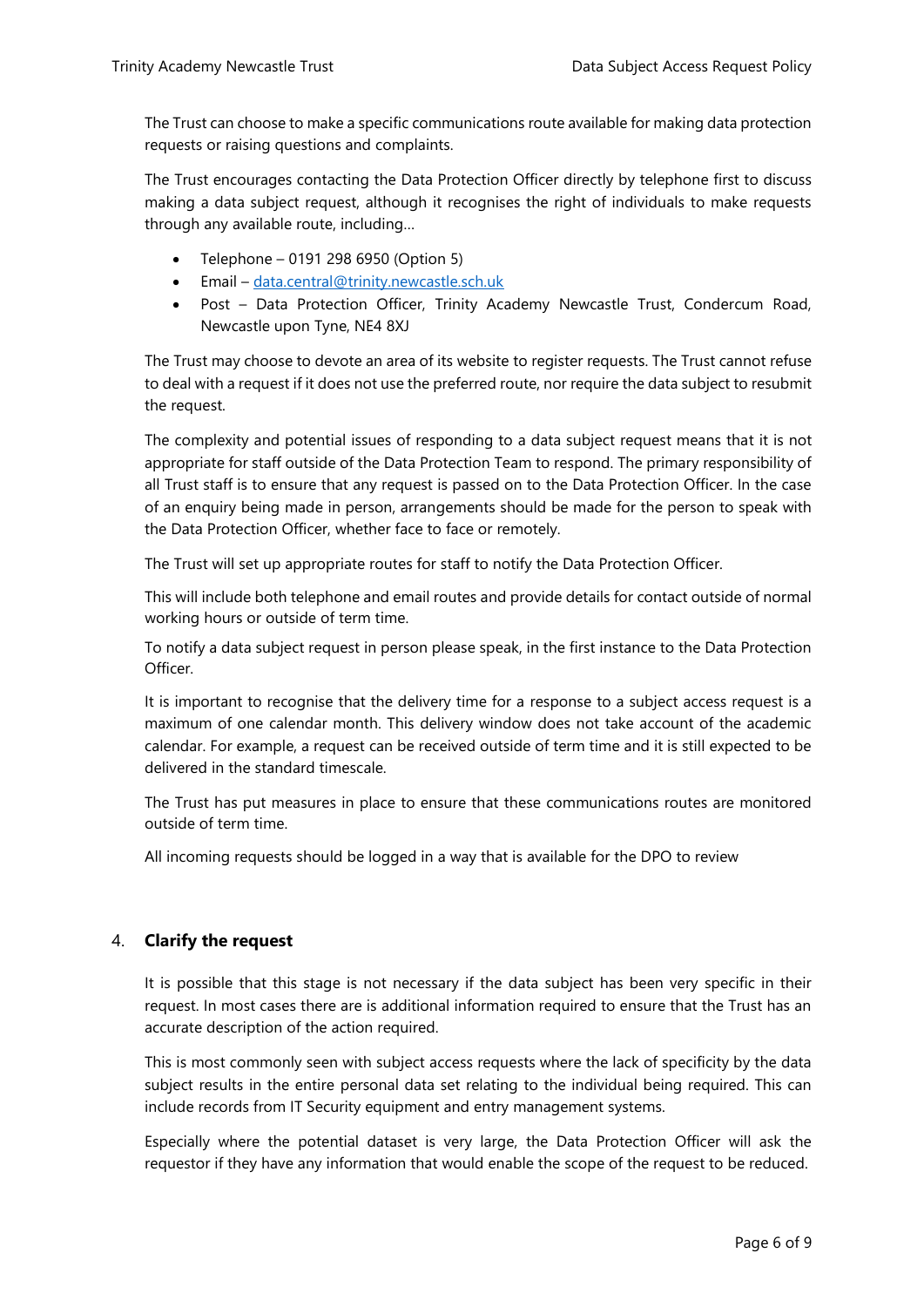Although the Trust may ask the data subject to provide additional information to narrow the scope of the request, the data subject is under no obligation to do so. This may affect decisions about the validity of the request at a later stage in the procedure.

# <span id="page-6-0"></span>5. **Verification of identity**

If the Trust should respond to a data subject request, assuming that the person making the request is who they claim to be, and that results in some form of unauthorised disclosure or action, a breach has occurred that the Information Commissioner's would view as having been avoidable.

The GDPR (Recital 64) requires data controller to use all reasonable efforts to verify the identity of the person making the request. This is particularly the case when the initial request is not received in person. The means of identification should also account for the existing relationship between the Trust and the data subject. In the case of a current student or member of staff then it is easy to establish their identity in person and through the use of Trust provided communications otherwise.

For other data subjects the Trust will go through a standard form of identity verification using photo identification and proof of address. In the case that the data subject cannot attend in person to present the documents, copies can be sent to the Trust and a video conference can be used to check the person against the documents provided.

If this method cannot be used, the data protection officer will look at alternatives.

If suitable verification is not possible then the request will not progress further.

Given the cohort at the Trust, special attention must be paid to any requests coming from parents of students for information about the student. Unless there is a question of the student not having the capacity to understand the consequences of the request for personal data, or some other data subject request, it is expected that the request should be referred to the data subject directly.

Alternatively, the data subject can provide permission for the third party to complete the request. The same level of checking should be applied to the permission provided by the requestor and without suitable evidence the request cannot move forward.

For the avoidance of doubt, third parties such as Solicitors, Local Authorities and the Police Service cannot make a subject access request on behalf of a third party without appropriate consent. As an example, a letter from a solicitor saying that they are acting on behalf of an individual would not be sufficient without additional evidence.

There is no requirement to retain the evidence of identity gathered at this stage of the process, but the work done to establish identity should be recorded in the log of the request.

# <span id="page-6-1"></span>6. **Validate the request**

This stage is quite short. The requestor has been verified as an individual who is authorised to make a request. However, it is not the case that all data subject requests are available for all personal data. The key driver of the difference in rights available to a data subject is the legal basis of processing.

If there is uncertainty about the applicability of any particular right to particular items of personal data, the DPO should be consulted. However, it is the case that the right of access and the right to rectification apply irrespective of the legal basis of processing.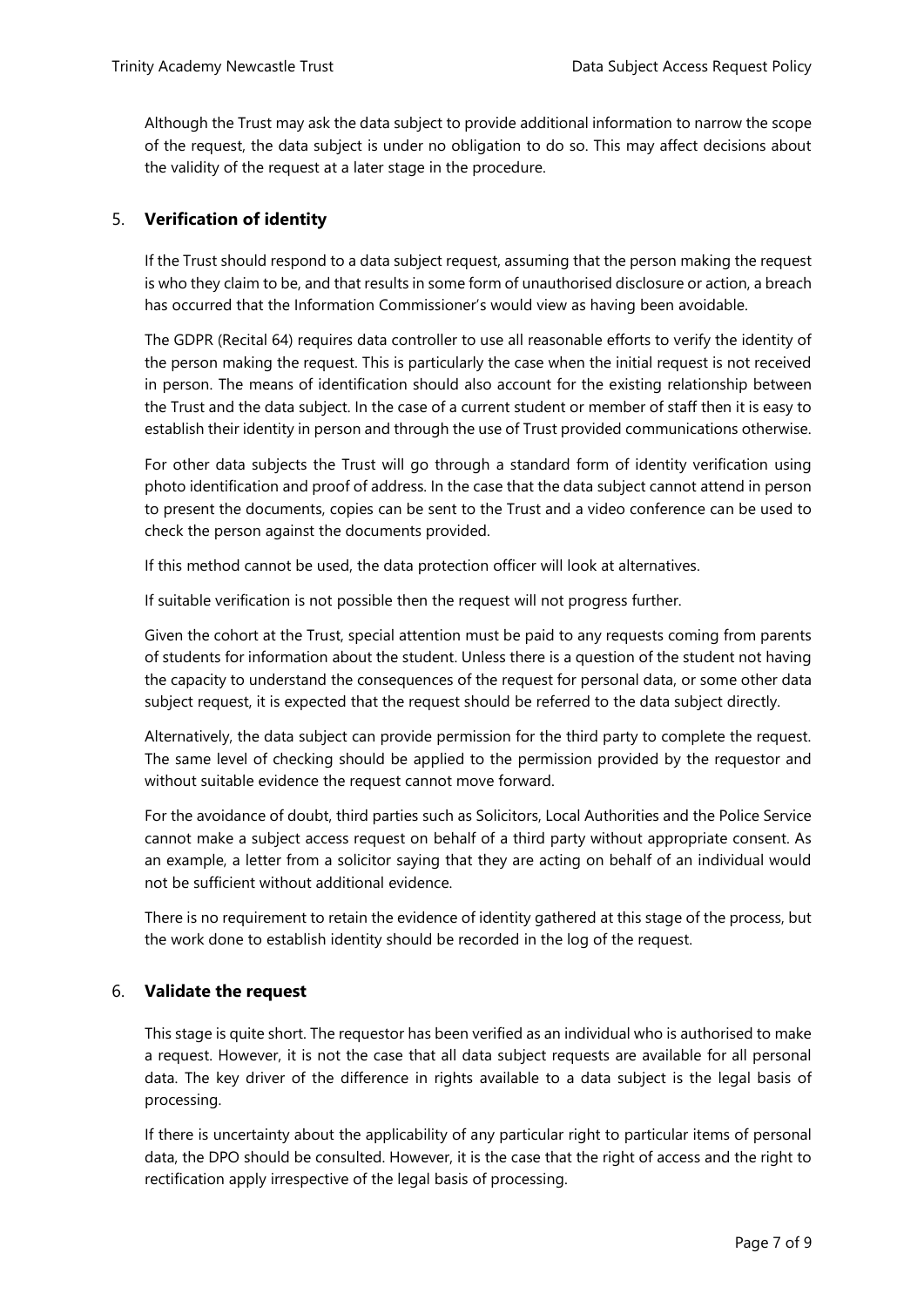The fact that the majority of the personal data processed by the Trust is processed on the basis of performing a task in the public interest, significantly limits the rights available to the data subject.

The decision about validity and any associated communications should recorded in the log of the request.

# <span id="page-7-0"></span>7. **Fulfilling the request**

Depending upon the nature of the data subject request this stage may be very short or extensive. Where the request is, for example the correction of an inaccurate item of personal data, this request should be met as soon as possible and requires limited effort. For the remainder of this section we will discuss the fulfilment of a subject access request which represents the greatest potential work.

The request will specify the data that is required to be collected. Details of locating that data can be drawn from the Record of Processing Activities. Data may be collected on paper and electronically. Electronic collection usually means getting an extract from a system containing the relevant information.

There are complex rules about the data that can be released and once the basic data has been collected these rules need to be considered. It is not possible to detail out all the potential exemptions to release and the exemptions to the exemptions.

In addition, any references to third parties should be redacted from the collected data before it can be released. Accidentally releasing information about third parties by failing to redact the response to a subject access request is generally considered a serious breach.

In some cases, where the task of redaction is unfeasible (most often with CCTV footage) a decision may be made that the information cannot be released even though it represents personal data of that data subject.

In some cases, other policies will override the data protection policy in respect of releasing information. This is especially the case with safeguarding information.

Where data is redacted or withheld, a record should be added to the log of the request.

# <span id="page-7-1"></span>8. **Communications with the requester**

Once the request has been fulfilled, for example a rectification has been done, or the response to a subject access request has been assembled, there is a requirement to communicate the response to the requestor.

In addition to the confirmation of the completion of the request the data subject or requestor should also be sent a copy of the privacy notice that is appropriate to them. This will meet the requirements to provide information about the way that personal data is processed.

Where the request was for subject access the results must be delivered to the requestor. For electronic responses a secure download, addressed to a validated email account is the preferred method.

On no account will the results be sent through a public sharing site, such as Dropbox, or on a removable drive.